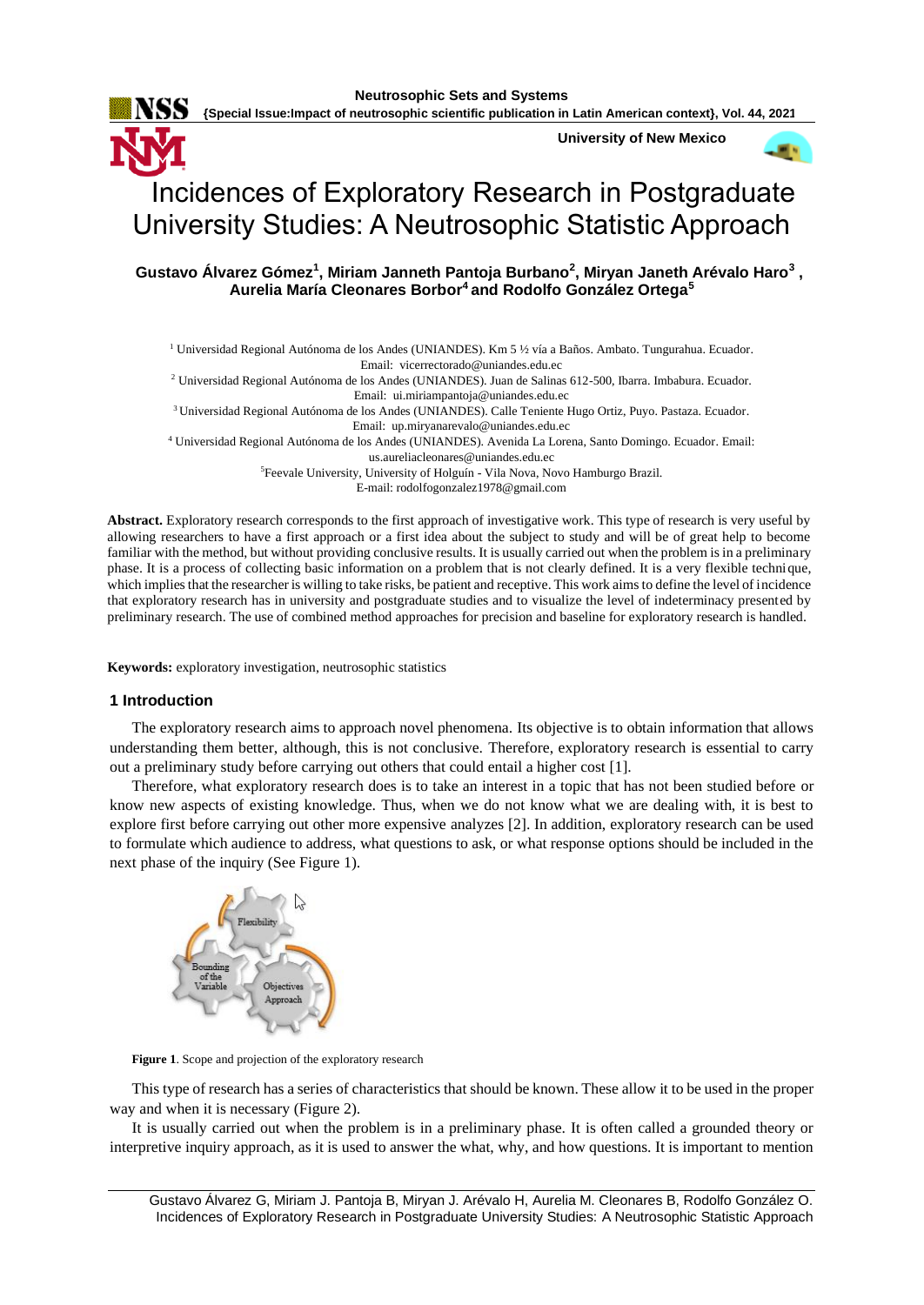116 Neutrosophic Sets and Systems {Special Issue: Impact of neutrosophic scientific publication in Latin American context}, Vol. 44, 2021

that exploratory research is responsible for generating hypotheses that promote a deeper study from which results and a conclusion are drawn [\[3\]](#page-7-2)



**Figure 2.** Characteristics of the exploratory research

In short, the main objectives of Exploratory Investigations are three: identification of a specific environment or situation, obtaining an initial hypothesis about it, and serving as a basis for future research with methodology [\[4-9\]](#page-7-3).

| Complementary<br>techniques      | <b>Contributions to the study</b>                                                                                                                                                                                                                                                                                                                                                                                                                                                                                                                                            |
|----------------------------------|------------------------------------------------------------------------------------------------------------------------------------------------------------------------------------------------------------------------------------------------------------------------------------------------------------------------------------------------------------------------------------------------------------------------------------------------------------------------------------------------------------------------------------------------------------------------------|
| Document review                  | It allows identifying the scientific literature and other secondary sources developed<br>$\bullet$<br>on the subject, to determine the depth with which the subject has been treated.                                                                                                                                                                                                                                                                                                                                                                                        |
| Interviews                       | The interviews in the qualitative studies allow knowing the perceptions, opinions,<br>and direct knowledge of the actors linked to the subject.<br>Expert interviews: indicates a high level of confidence which are the main<br>issues related to or direct to existing and reliable sources of information<br>around the problem studied.<br>Interviews with potential users or beneficiaries: these types of interviews<br>٠<br>are usually semi-structured to identify how the subjects understand the<br>topic or problem studied and what other topics they relate to. |
| Surveys<br>(In-person or online) | They allow having a greater scope or breadth than interviews, although with less<br>depth.<br>With the low level of resources required for exploratory research, it may be<br>relevant to conduct surveys through social networks to direct them to audiences<br>with particular interests and profiles with high value for research.                                                                                                                                                                                                                                        |
| Field observation                | It allows the researcher to relate directly to the object of study to identify possible<br>relationships or behaviors where the phenomenon or problem occurs.<br>As it is a primary analysis, not necessarily many field visits will be carried out, but<br>if any are carried out, the observations must be recorded in the corresponding<br>instrument in the most impartial way possible.                                                                                                                                                                                 |

**Table 1.** Complementary techniques in exploratory research [\[2,](#page-7-1) [10\]](#page-7-4)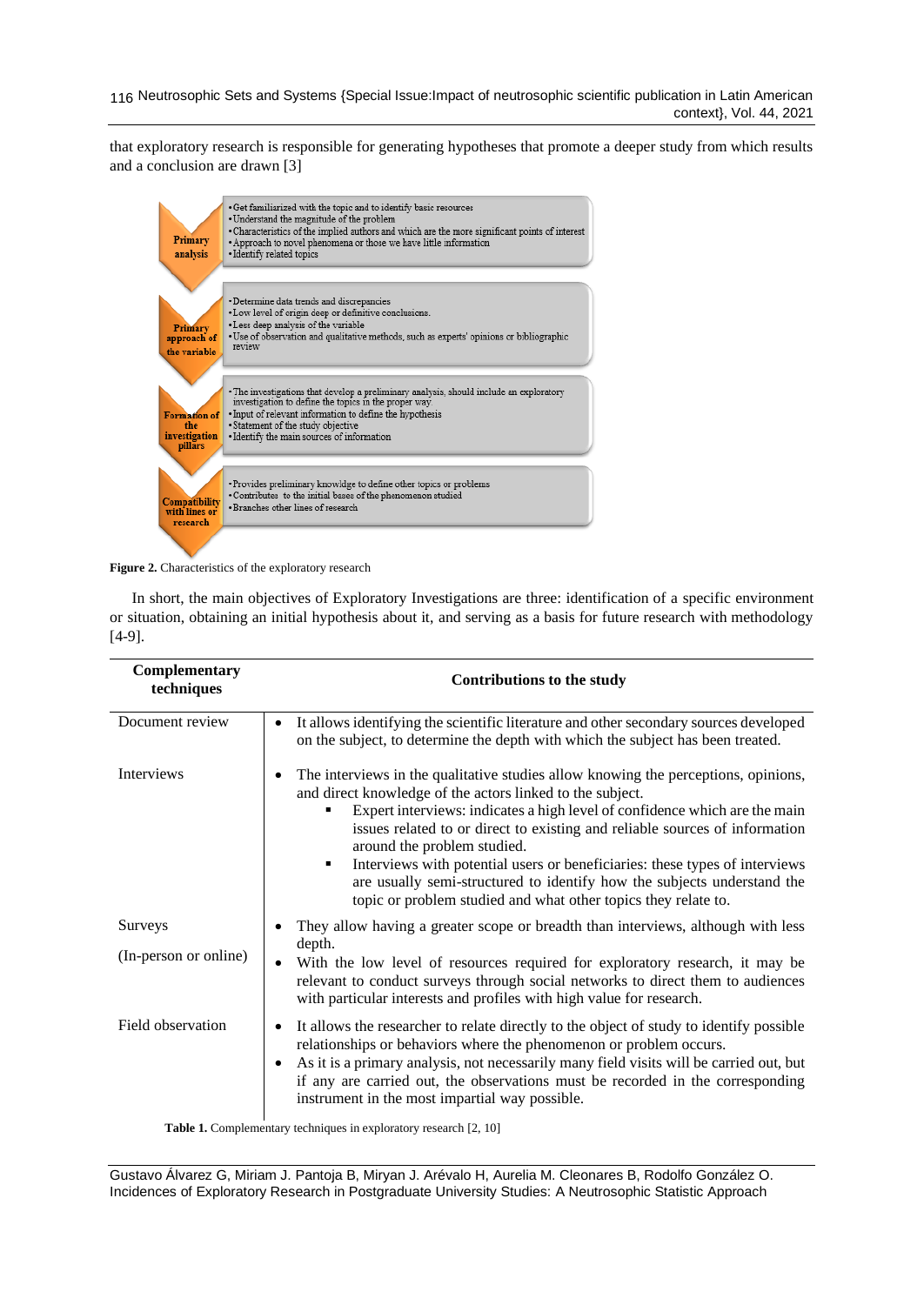Neutrosophic Sets and Systems {Special Issue:Impact of neutrosophic scientific publication in Latin American 117 context}, Vol. 44, 2021

Exploratory research: is a term used to describe research on a topic that has not yet been well defined. It is sometimes loosely used as a synonym for "qualitative research," although this is not strictly true. Research helps determine whether to move forward with a research idea and how to achieve it, is often flexible and dynamic, and can be based on existing data or literature. Research techniques are applied in marketing, drug development, and the social sciences [\[11\]](#page-7-5).

Market research of an exploratory type can be very useful because it will allow us to have a general knowledge of the subject we want to deal with to launch products or services in the future since they will give us an approximate and prior idea of something about which there are no previous studies, and they serve as general information and as a basis for future market studies [\[12\]](#page-7-6).



Figure 3. Characteristics of the exploratory research

From the characteristics of the variable and neutrosophic statistical analysis [\[13-35\]](#page-7-7), this study focuses on:

- The problem situation: low level of precision and coherence when using exploratory research in undergraduate and graduate studies
- Main objective: to define the level of incidence that exploratory research has in university and postgraduate studies.
- Specific objectives:
	- Determine the sciences that most require exploratory research analysis
	- Analyze the effect of exploratory research on research
	- Perform statistical measurement and modeling of the neutrosophic variable

Present potential alternatives to improve the results of exploratory research

Regarding the structure of the study:



**Figure 4.** Structure of the exploratory research study

## **2 Materials and methods**

Neutrosophic probabilities and statistics are a generalization of classical and imprecise probabilities and statistics. For example, the Neutrosophic Probability of an event E is the probability that event E will occur [\[36,](#page-8-0) [37\]](#page-8-1), the probability that event E does not occur, and the probability of indeterminacy (not knowing whether event E occurs or not). In classical probability nsup≤1, while in neutrosophic probability nsup≤3 +.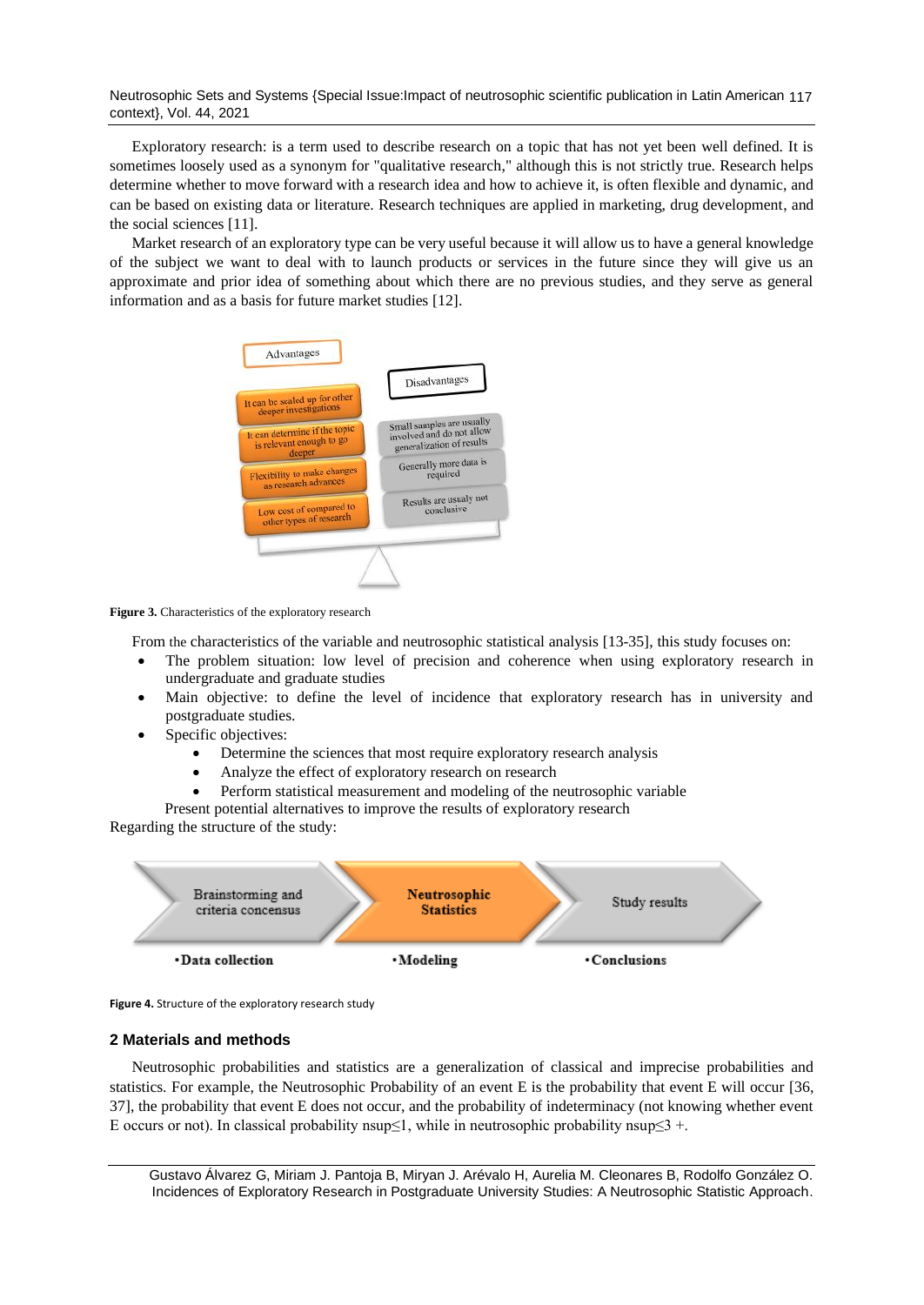The function that models the neutrosophic probability of a random variable x is called the neutrosophic distribution:

 $NP(x) = (T(x), I(x), F(x)),$ 

Where T  $(x)$  represents the probability that the value x occurs, F  $(x)$  represents the probability that the value x does not occur, and  $I(x)$  represents the indeterminate or unknown probability of the value x.

Neutrosophic Statistics is the analysis of neutrosophic events and deals with neutrosophic numbers, the neutrosophic probability distribution[\[38\]](#page-8-2), neutrosophic estimation, neutrosophic regression, etc. It refers to a set of data formed totally or partially by data with some degree of indeterminacy and the methods to analyze them.

Neutrosophic statistical methods allow the interpretation and organization of neutrosophic data (data that can be ambiguous, vague, imprecise, incomplete, or even unknown) to reveal the underlying patterns[\[39\]](#page-8-3).

In short, the Neutrosophic Logic[\[40\]](#page-8-4) [\[41\]](#page-8-5), Neutrosophic Sets, and Neutrosophic Probabilities and Statistics have a wide application in various research fields and constitute a new reference of study in full development. The Neutrosophic Descriptive Statistics includes all the techniques to summarize and describe the characteristics of the neutrosophic numerical data.[\[42\]](#page-8-6). Neutrosophic Numbers are numbers of the form where a and b are real or complex numbers[\[43\]](#page-8-7), while "I" is the indeterminacy part of the neutrosophic number N.

 $N = a + bl.$ 

The study of neutrosophic statistics refers to a neutrosophic random variable where y represents the corresponding lower and upper level that the studied variable can reach, in an indeterminate interval. Following the neutrosophic mean of the variable when formulating:  $X_l X_u I_N [I_l, I_u] (\bar{x}_N)$ 

$$
X_N = X_l + X_u I_N; I_N \in [I_l, I_u]
$$
\n
$$
(1)
$$

Where 
$$
\bar{x}_a = \frac{1}{n_N} \sum_{i=1}^{n_N} X_{il} \bar{x}_b = \frac{1}{n_N} \sum_{i=1}^{n_N} X_{iu} n_N \in [n_l, n_u]
$$
 (2)

is a neutrosophic random sample. However, the calculation of neutrosophic squares (NNS) can be calculated as follows

$$
\sum_{i=1}^{n_N} (X_i - \bar{X}_{iN})^2 = \sum_{i=1}^{n_N} \left[ \min \left( \frac{(a_i + b_i I_L)(\bar{a} + \bar{b} I_L), (a_i + b_i I_L)(\bar{a} + \bar{b} I_U)}{(a_i + b_i I_U)(\bar{a} + \bar{b} I_L), (a_i + b_i I_U)(\bar{a} + \bar{b} I_U)} \right) \right], I \in [I_L, I_U]
$$
\n
$$
\max \left( \frac{(a_i + b_i I_L)(\bar{a} + \bar{b} I_L), (a_i + b_i I_L)(\bar{a} + \bar{b} I_U)}{(a_i + b_i I_U)(\bar{a} + \bar{b} I_L), (a_i + b_i I_U)(\bar{a} + \bar{b} I_U)} \right) \right]
$$
\n
$$
(3)
$$

Where  $a_i = X_i b_i = X_u$ . The variance of the neutrosophic sample can be calculated by

$$
S_N^2 = \frac{\sum_{i=1}^{n_N} (x_i - \bar{x}_{iN})^2}{n_N}; S_N^2 \in [S_L^2, S_U^2]
$$
\n<sup>(4)</sup>

The neutrosophic coefficient (NCV) measures the consistency of the variable. The lower the NCV value, the more consistent the factor's performance is. NCV can be calculated as follows [\[44\]](#page-8-8).

$$
CV_N = \frac{\sqrt{s_N^2}}{\bar{x}_N} \times 100; \ CV_N \in [CV_L, CV_U]
$$
\n
$$
(5)
$$

### **3 Results**

# **Data collection**

In university studies, postgraduate studies, and other research, exploratory research is applied as previous analyzes to recent phenomena in society, commerce, education, culture, while keeping compatibility with methods of greater scope [\[45\]](#page-8-9) [\[46\]](#page-9-0). When analyzing the method, the experts asked themselves, what was the level of integration of this technique in the investigations? To determine this level of integration, a neutrosophic statistical analysis is carried out on a sample of 100 theses of published research (population) in university repositories and some recent studies published on the WEB [\[10,](#page-7-4) [45-63\]](#page-8-9).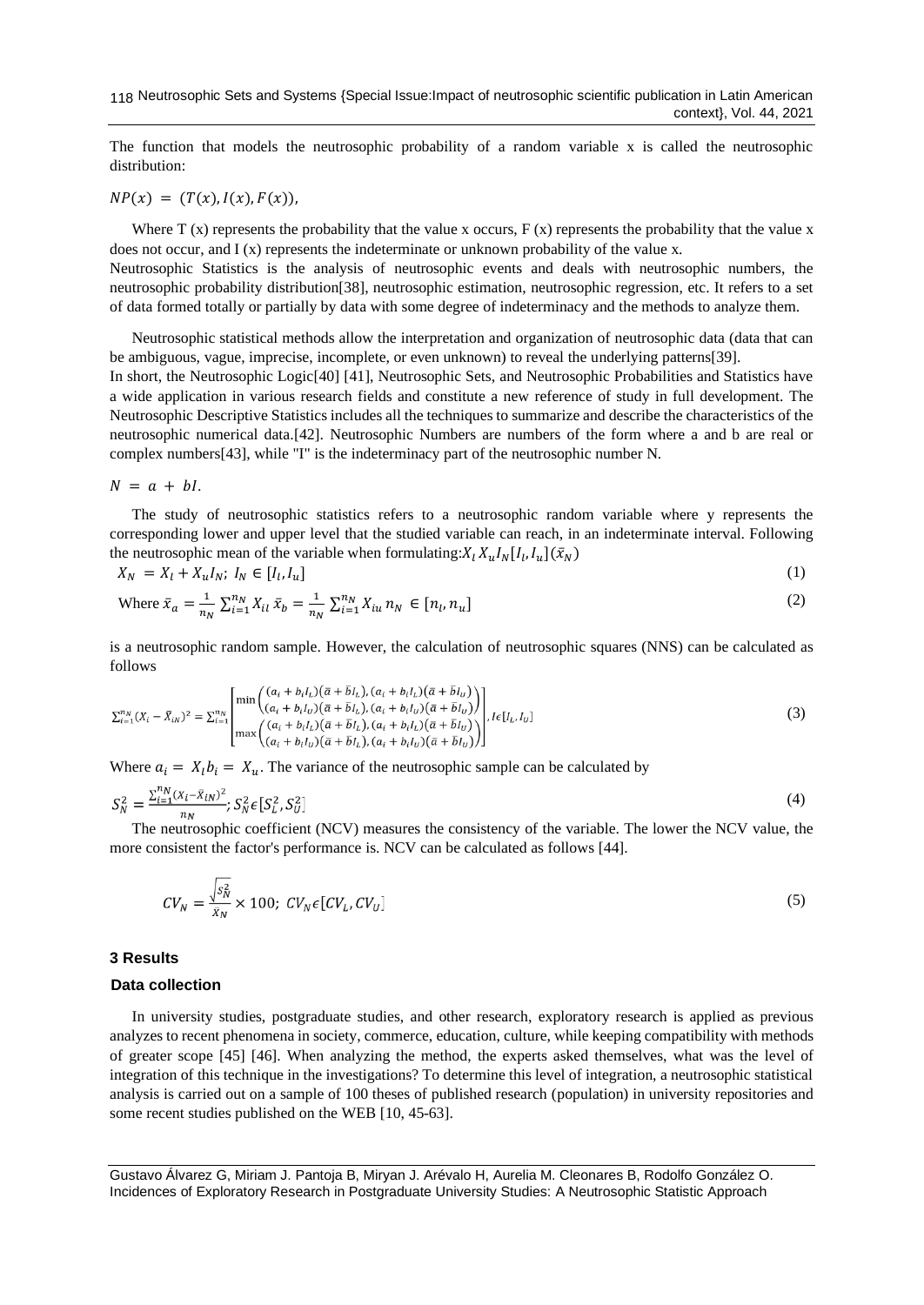Neutrosophic Sets and Systems {Special Issue:Impact of neutrosophic scientific publication in Latin American 119 context}, Vol. 44, 2021

To identify the possible relationships or integrations, five groups are established from the analyzed investigations, called factors (Figure 5).



**Figure 5.** Factors  $(F_n)$  interrelated with exploratory research

For the modeling of neutrosophic statistics, it is suggested to code the variable's name and its representation in graphs and tables. The IIE will refer to the integration of exploratory research.

#### Method development

For the analysis, we proceed to define the variable, code it and determine the scale to start the modeling (Table 2)

| Variable                                                                                     | Coding | Sample | Scale                                                                                               |
|----------------------------------------------------------------------------------------------|--------|--------|-----------------------------------------------------------------------------------------------------|
|                                                                                              |        |        | $[0; 1], \forall F_n$                                                                               |
| Level of integration of<br>exploratory research in<br>university and postgraduate<br>studies | HЕ     | 100    | $IIE = 0$ (false)<br>$IIE = 1$ (True)<br>$0 \leq IIE \geq 1$ (Indeterminacy of the<br>level of IIE) |

**Table 2.** Characteristics of the IIE variable

By modeling the variable using neutrosophic statistics, the relative frequencies are obtained to determine the level of IIE in the factors, = in a sample of 100 research projects analyzed (Table 3). It is observed that for there is a higher incidence of occurrence of 77%, that researchers use exploratory research in conjunction with another method for the development of scientific studies. It should be noted that the experts, given the result obtained, ask themselves, what level of IIE for 23% affects the other factors? Moreover, what frequency of occurrence is present to measure the existing indeterminacy?  $F_n$  { $F_s$ ,  $F_c$ ,  $F_t$ ,  $F_e$ ,  $F_m$ } $F_m \forall F_n$  desde  $0 \leq IIE \geq 1$ 

|                                                              |           | Cumulative absolute neutrosophic frequencies |          |         |           |         |
|--------------------------------------------------------------|-----------|----------------------------------------------|----------|---------|-----------|---------|
| Research                                                     |           | Social                                       | Commerce | Culture | Education | Mixed   |
|                                                              | $0 - 100$ | [0.10]                                       | [0, 2]   | [0, 3]  | [0, 8]    | [0, 77] |
| <b>Fable 3.</b> Cumulative absolute neutrosophic frequencies |           |                                              |          |         |           |         |

**Table 3.** Cumulative absolute neutrosophic frequencies.

To obtain the level of IIE in each factor, as the measure of indeterminacy for each investigation on a scale of, it is decided to analyze the variable from the neutrosophic relative frequency  $=0 \leq IIE \geq 1F_n \{F_s, F_c, F_t, F_e, F_m\}$ (table 4).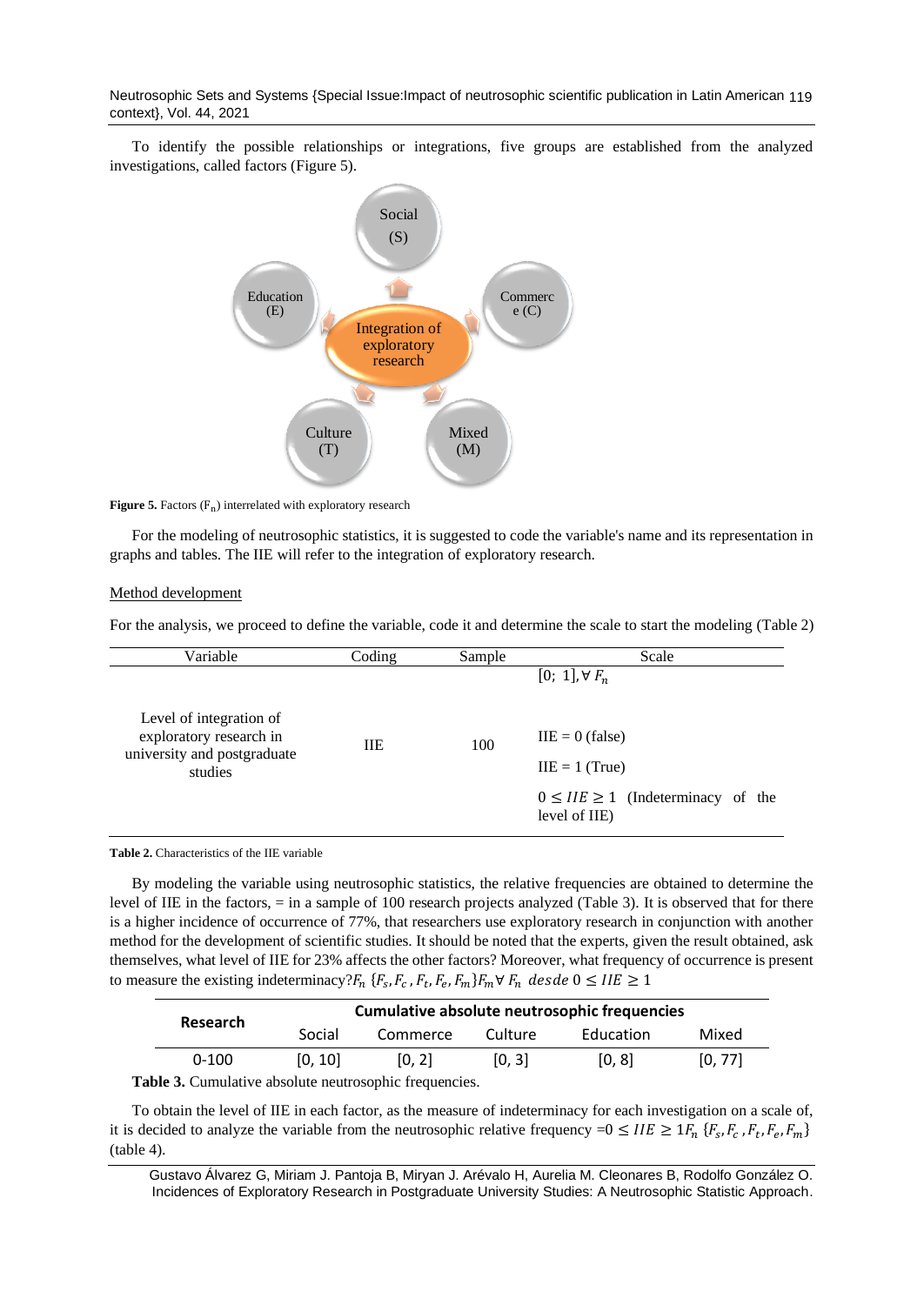120 Neutrosophic Sets and Systems {Special Issue: Impact of neutrosophic scientific publication in Latin American context}, Vol. 44, 2021

|                 | <b>Relative neutrosophic frequencies</b> |              |              |              |              |
|-----------------|------------------------------------------|--------------|--------------|--------------|--------------|
| <b>Research</b> | Social                                   | Commerce     | Culture      | Education    | Mixed        |
|                 | [0; 0]                                   | [0.02; 0.04] | [0.03; 0.03] | [0.08; 0.16] | [0; 0.77]    |
| 2               | [0; 0.1]                                 | [0; 0.02]    | [0.03; 0.03] | [0.08; 0.16] | [0.77; 0.77] |
| 3               | [0; 0]                                   | [0; 0]       | [0.03; 0.06] | [0.08; 0.16] | [0; 0.77]    |
| 4               | [0; 0]                                   | [0.02; 0.02] | [0; 0]       | [0.08; 0.08] | [0.77; 0.77] |
| 5               | [0; 0]                                   | [0; 0.02]    | [0.03; 0.03] | [0.08; 0.08] | [0; 0.77]    |
| 6               | [0; 0]                                   | [0; 0]       | [0.03; 0.03] | [0; 0]       | [0.77; 0.77] |
| 7               | [0; 0]                                   | [0.02; 0.04] | [0; 0.03]    | [0; 0]       | [0.77; 1.54] |
| 8               | [0; 0.1]                                 | [0; 0]       | [0; 0.03]    | [0.08; 0.08] | [0; 0]       |
| 9               | [0.1; 0.2]                               | [0; 0.02]    | [0.03; 0.03] | [0.08; 0.08] | [0.77; 1.54] |
| 10              | [0.1; 0.1]                               | [0; 0.02]    | [0; 0.03]    | [0; 0]       | [0; 0]       |
| 11              | [0; 0]                                   | [0; 0.02]    | [0.03; 0.06] | [0; 0.08]    | [0.77; 1.54] |
| 12              | [0.1; 0.2]                               | [0; 0]       | [0.03; 0.03] | [0.08; 0.16] | [0; 0.77]    |
| 13              | [0; 0.1]                                 | [0; 0.02]    | [0.03; 0.06] | [0; 0]       | [0.77; 1.54] |
| 14              | [0; 0]                                   | [0.02; 0.02] | [0.03; 0.06] | [0.08; 0.08] | [0.77; 0.77] |
| 15              | [0.1; 0.2]                               | [0; 0]       | [0; 0]       | [0; 0.08]    | [0.77; 1.54] |
| 16              | [0; 0.1]                                 | [0; 0]       | [0; 0]       | [0; 0]       | [0.77; 0.77] |
| 17              | [0.1; 0.1]                               | [0.02; 0.04] | [0; 0.03]    | [0.08; 0.08] | [0.77; 1.54] |
| 18              | [0; 0]                                   | [0.02; 0.04] | [0.03; 0.06] | [0.08; 0.08] | [0.77; 0.77] |
| 19              | [0.1; 0.2]                               | [0; 0]       | [0; 0]       | [0; 0.08]    | [0; 0]       |
| 20              | [0; 0]                                   | [0.02; 0.04] | [0; 0.03]    | [0; 0]       | [0.77; 1.54] |
| $0 - 100$       | [4.9; 10]                                | [0.84; 2]    | [1.5; 3]     | [3.84; 8]    | [36.96; 77]  |

**Table 4.** Relative neutrosophic frequency of the level of IIE in university and postgraduate studies

Of the neutrosophic relative frequencies observed for the IIE, it is necessary that for 100 projects analyzed there is a level of total indeterminacy of, with a level of representativeness, on the days that are registered relatively 1.54, with a higher incidence of 52% for the investigations that use exploratory research in integration with other methods and techniques to complete the study.  $s = 5.1$ ,  $c = 1.16$ ,  $t = 1.5$ ,  $e = 4.16$ ,  $m = 40.04$ [50%; 58%]

In the first stage for the results in the modeling, the level of IIE is observed for the study of new phenomena with low reference information (table 5).

For the analysis of the representative mean based on the values of the neutrosophic means are calculated and for the study of the variations of IIE, they are determined by the values of the neutrosophic standard deviation, to determine in which factor there is greater consistency and precision of IIE in university and graduate studies for each. $\bar{x} = \in [\bar{x}_L; \bar{x}_U], S_N \in [S_L; S_U]$ C $V_N \in [CV_L; CV_U]$ 

| <b>Factors</b> | $\overline{x}_N$ | YN                | <b>CVN</b>        |
|----------------|------------------|-------------------|-------------------|
| Social         | $0.049 + 0.1$ I  | $0.001 + 0.108$ I | $0.02 + 1.08$ I   |
| Commerce       | $0.008 + 0.02$ I | $0 + 0.021$ I     | $0 + 1.05$ I      |
| Culture        | $0.015 + 0.03$ I | $0 + 0.032$ I     | $0 + 1,067$ I     |
| Education      | $0.038 + 0.08$ I | $0.001 + 0.078$ I | $0.026 + 0.975$ I |
| Mixed          | $0.37 + 0.77$ I  | $0.074 + 0.763$ I | $0.2 + 0.991$ I   |

**Table 5.** Neutrosophic statistical analysis of the level of IIE in university and postgraduate studies

Table 5 shows the level of incidence of exploratory research in the study of university and postgraduate theses. It should be borne in mind that the Mixed factor is dominant in the use of combined techniques. However, it is required to know in the neutrosophic set IIE what level of representation and indeterminacy in the condition. This means that for the given condition, the factor is by term The medium is the one that most influences the use of exploratory research for the acquisition and compilation of information (interviews, surveys, and field observation) more than the other factors analyzed. About the value of CV, it can be expressed that for the corresponding factors,  $\forall F_n$ ,  $[1 - F_m]$ .  $F_cCV_{Nm}$   $\forall CV_{Ne}$ , they are lower compared to the rest.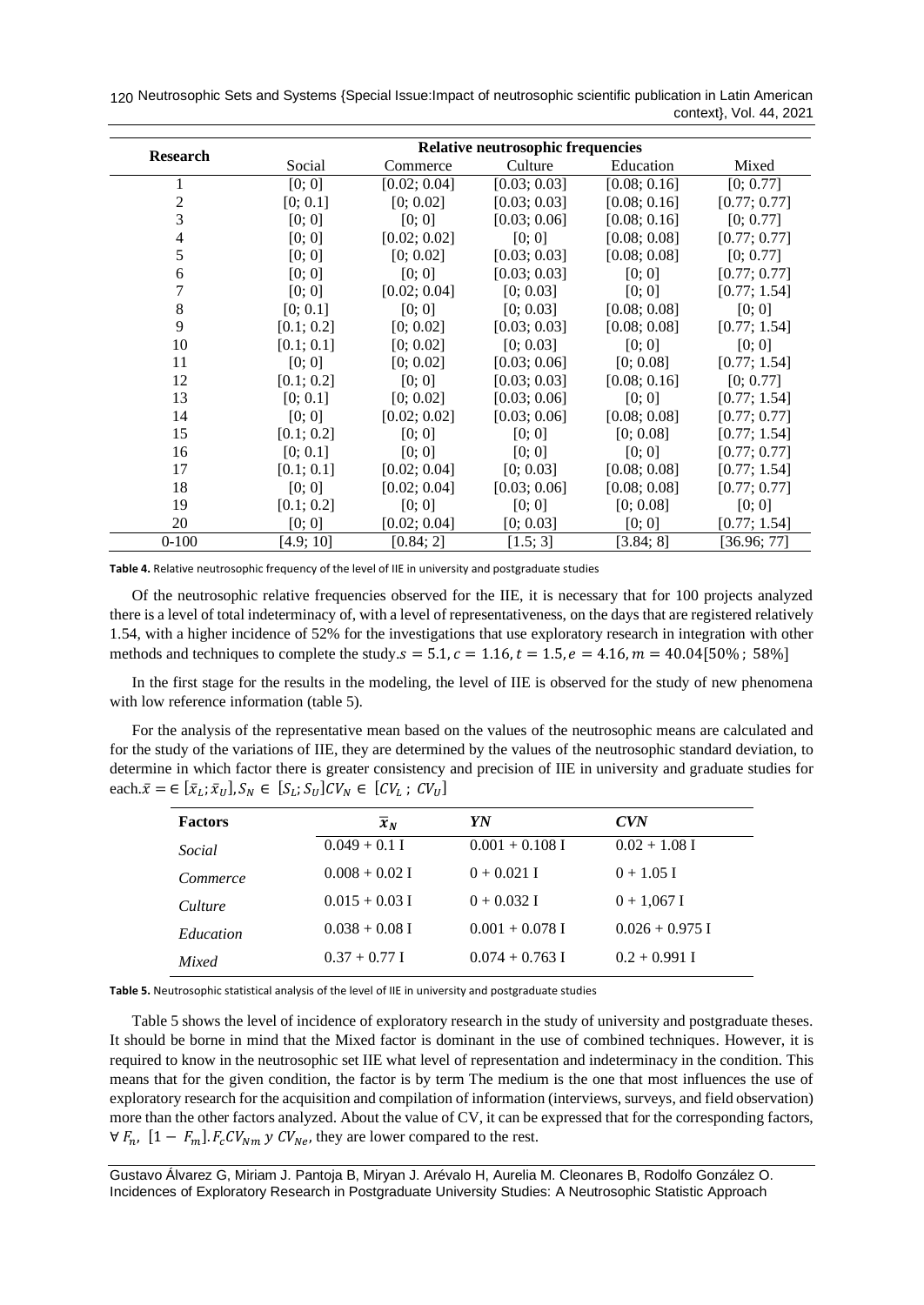Neutrosophic Sets and Systems {Special Issue:Impact of neutrosophic scientific publication in Latin American 121 context}, Vol. 44, 2021



**Figure 6.** Neutrosophic bubble graph of the IEE level in university and postgraduate studies

#### Comparative analysis

To determine the associated referent indeterminacy measure for the form of neutrosophic numbers (Table 6). In the results obtained, it is observed that for the values they go from  $\bar{x} = \in [\bar{x}_L; \bar{x}_U], S_N \in [S_L; S_U]CV_N \in$  $[CV_L; CV_U]CV_N$  to 0.20 with the indeterminacy measure 79.8%, generated by the Mixed factor and 97.3% in the education factor. Although he needs to use the lowest percentage level of indeterminacy to obtain more precise and more homogeneous results, in this case, it would be for mixed studies or combined with other methods for more robust results.  $CV<sub>N</sub>$ 

However, experts need to know the best option for the indeterminacy in the condition. The analysis focuses on the education factor with 97.3%, where the study projects present better results due to the preparation of this sector in pedagogical issues and method analysis.  $\forall F_n$ ,  $[1 - F_m]$ ,

| <b>Factors</b> | $\overline{x}_N$                                           | YN                                   | CVN                                  |
|----------------|------------------------------------------------------------|--------------------------------------|--------------------------------------|
|                | Social $0.049 + 0.1$ I; I $\in [0, 0.51]$                  | $0.001 + 0.108$ I; I $\in [0, 0.99]$ | $0.02 + 1.08$ I; I $\in [0, 0.98]$   |
|                | Commerce $0.008 + 0.02$ I; I $\in [0, 0.60]$               | $0 + 0.021$ I; I $\in [0, 0.100]$    | $0 + 1.05$ I; I $\in [0, 0.100]$     |
|                | Culture $0.015 + 0.03$ I; I $\in [0, 0.50]$                | $0 + 0.032$ I; I $\in [0, 0.100]$    | $0 + 1,067$ I; $I \in [0, 0.100]$    |
|                | <i>Education</i> $0.038 + 0.08$ I; I $\in [0, 0.52]$       | $0.001 + 0.078$ I; I $\in [0, 0.98]$ | $0.026 + 0.975$ I; I $\in [0, 0.97]$ |
|                | $Mixed \quad 0.37 + 0.77 \text{ I}; \quad 1 \in [0; 0.51]$ | $0.074 + 0.763$ I; I $\in [0, 0.90]$ | $0.2 + 0.991$ I; I $\in [0, 0.79]$   |

**Table 6.** Neutrosophic forms with indeterminacy measure for IIE in investigations

#### Partial solutions

The analysis of the exploratory research method defines guidelines for studying phenomena that are poorly documented or lacking in information. In addition, the result defines the use of research combining exploratory research and methods related to the results to be achieved; however, for previous studies, it is recognized that the level of relative frequency that a study project has in exploratory research as a single topic is of very low level, due to the high levels of indeterminacy in the information obtained.

As a partial solution for investigations with a low level of depth, it is recommended that the researcher draws on guides, manuals, reference texts that explain the scope, designs, and types of exploratory research as has been obtained in universities when using this method, by making the information more homogeneous and accurate. Although the experts and the arrival of the processed data selected these factors, the use of this method in other areas to be studied is not considered an error, on the contrary, its application and its use are considered in the neutrosophic probabilities, it only requires a higher level of information acquired so as not to be subject to indeterminacies.

#### **Conclusions**

Exploratory research is aimed at studies with implications of a specific problem, in search of the most interesting aspects to be addressed in an investigation. The investigation process begins with an exploratory action;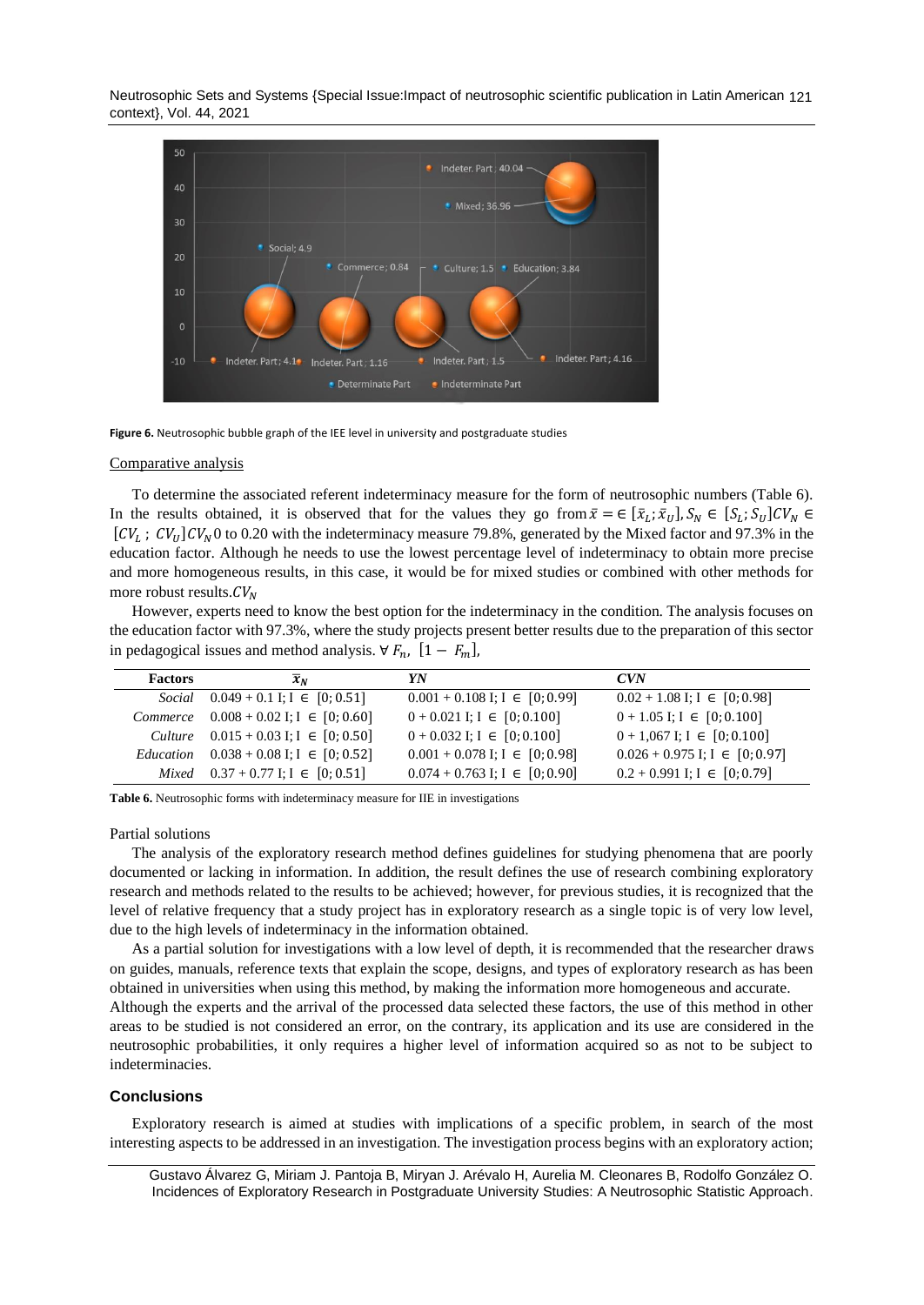where the researcher does not know in depth the topic to be developed or needs to visualize the scope. Exploratory research corresponds to that first approach to the correct use of the object of study.

Neutrosophic statistics reveal a more direct approach to the use of exploratory research in undergraduate and graduate studies, considering two starting points. The first that the effectiveness of the study requires a deeper scope, from the combination of different methods with an existing level of indeterminacy and as a second approach for studies that require a partial exploratory analysis, take into account that the levels of indeterminacy, present high levels that are only specified in sectors with a certain level of information and good use of the applied tools, as shown in the education factor, with a lower value of CV for.∀  $F_n$ ,  $[1 - F_m]$ 

As a tool, it presents a characteristic of homogeneity with other methods, and its results will always require a more in-depth subsequent study to corroborate the first deductions and, in some cases, open new lines of investigation.

#### **References**

- <span id="page-7-0"></span>[1] P. Cazau, *Introducción A La Investigación En Ciencias Sociales*. Buenos Aires, 2006.
- <span id="page-7-1"></span>[2] M. d. l. Investigación, "Metodología de la Investigación. Tipos de investigación: Exploratoria, Descriptiva, Explicativa, Correlacional," ed, 2016.
- <span id="page-7-2"></span>[3] M. Namakforoosh, *Metodología de la Investigación*. Mexico: LIMUSA, 2005.
- <span id="page-7-3"></span>[4] Stebbins, Robert A. Exploratory research in the social sciences. Vol. 48. Sage, 2001.
- [5] C. Contreras and M. Anahis, "Proceso de titulación, pertinencia en la carrera de comunicación social de la facultad de ciencias jurídicas sociales y de la educación en la universidad técnica de Babahoyo," Babahoyo: UTB, 2018, 2018.
- [6] G. Á. Gómez, J. V. Moya, J. E. Ricardo, and C. V. Sánchez, "La formación continua de los docentes de la educación superior como sustento del modelo pedagógico," *Revista Conrado,* vol. 17, pp. 431-439, 2021.
- [7] J. E. Ricardo, J. J. D. Menéndez, and R. L. M. Manzano, "Integración universitaria, reto actual en el siglo XXI," *Revista Conrado,* vol. 16, pp. 51-58, 2020.
- [8] J. E. RICARDO, *Estrategia de Gestión en la Educación Superior; pertinencia e impacto en la interrelación de los procesos académicos, de investigación científica y de vinculación con la sociedad en el periodo enero 2016-mayo 2018 en la Facultad de Ciencias Jurídicas, Sociales y de la Educación de la Universidad Técnica de Babahoyo en Ecuador*: Infinite Study, 2018.
- [9] J. E. Ricardo, V. M. V. Rosado, J. P. Fernández, and S. M. Martínez, "Importancia de la investigación jurídica para la formación de los profesionales del Derecho en Ecuador," *Dilemas Contemporáneos: Educación, Política y Valores,* 2020.
- <span id="page-7-4"></span>[10] M. Rojas Cairampoma. (2015) Tipos de Investigación científica: Una simplificación de la complicada incoherente nomenclatura y clasificación. *REDVET*. 1-14. Available:<http://www.veterinaria.org/revistas/redvet> http://www.veterinaria.org/revistas/redvet/n010115.html
- <span id="page-7-5"></span>[11] McNabb, David E. Research methods for political science: Quantitative and qualitative methods. Routledge, 2015.
- <span id="page-7-6"></span>[12] P. Ulin, *Investigación Aplicada En Salud Pública. Family Health Internacional*. Washington: Family Health Internacional 2006.
- <span id="page-7-7"></span>[13] U. N. Abierta, "Técnicas de Documentación e Investigación I," Universidad Nacional Abierta, Caracas, 2000.
- [14] A. S. Molina, W. A. C. Calle, and J. D. B. Remache, "The application of Microsoft Solution Framework Software Testing using Neutrosophic Numbers," *Neutrosophic Sets and Systems,* vol. 37, pp. 267-276, 2020.
- [15] A. Abdel-Monem and A. Abdel Gawad, "A hybrid Model Using MCDM Methods and Bipolar Neutrosophic Sets for Select Optimal Wind Turbine: Case Study in Egypt," *Neutrosophic Sets and Systems,* vol. 42, pp. 1-27, 2021.
- [16] M. E. Á. Tapia, D. C. M. Raúl, and C. N. M. Vinicio, "Indeterminate Likert Scale for the Analysis of the Incidence of the Organic Administrative Code in the current Ecuadorian Legislation," *Neutrosophic Sets and Systems,* vol. 37, pp. 329-335, 2020.
- [17] C. E. Ochoa Díaz, L. A. Colcha Ramos, M. J. Calderón Velásquez, and O. Pérez Peña, "Knowledge-based Hiring Recommender Model for Occasional Services in the Public Sector," *Neutrosophic Sets and Systems,* vol. 37, pp. 176-183, 2020.
- [18] F. d. R. Lozada López, M. E. Villacreses Medina, and E. C. Villacis Lascano, "Measure of Knowledge in Students at Uniandes, Ecuador, on the Manifestations of Oral Cancer," *Neutrosophic Sets and Systems,* vol. 37, pp. 151-159, 2020.
- [19] C. A. Escobar Suárez, R. Oliva Torres, and L. Espinoza Freire, "Neutrosophic Analysis of Complications Generated by Hypothyroidism during Pregnancy," *Neutrosophic Sets and Systems,* vol. 37, pp. 141-150, 2020.
- [20] A. D. M. Manzano, J. Y. V. Villegas, L. M. O. Escobar, and L. T. Jiménez, "Neutrosophic Analysis of the Facultative Vote in the Electoral Process of Ecuador," *Neutrosophic Sets and Systems,* vol. 37, pp. 355-360, 2020.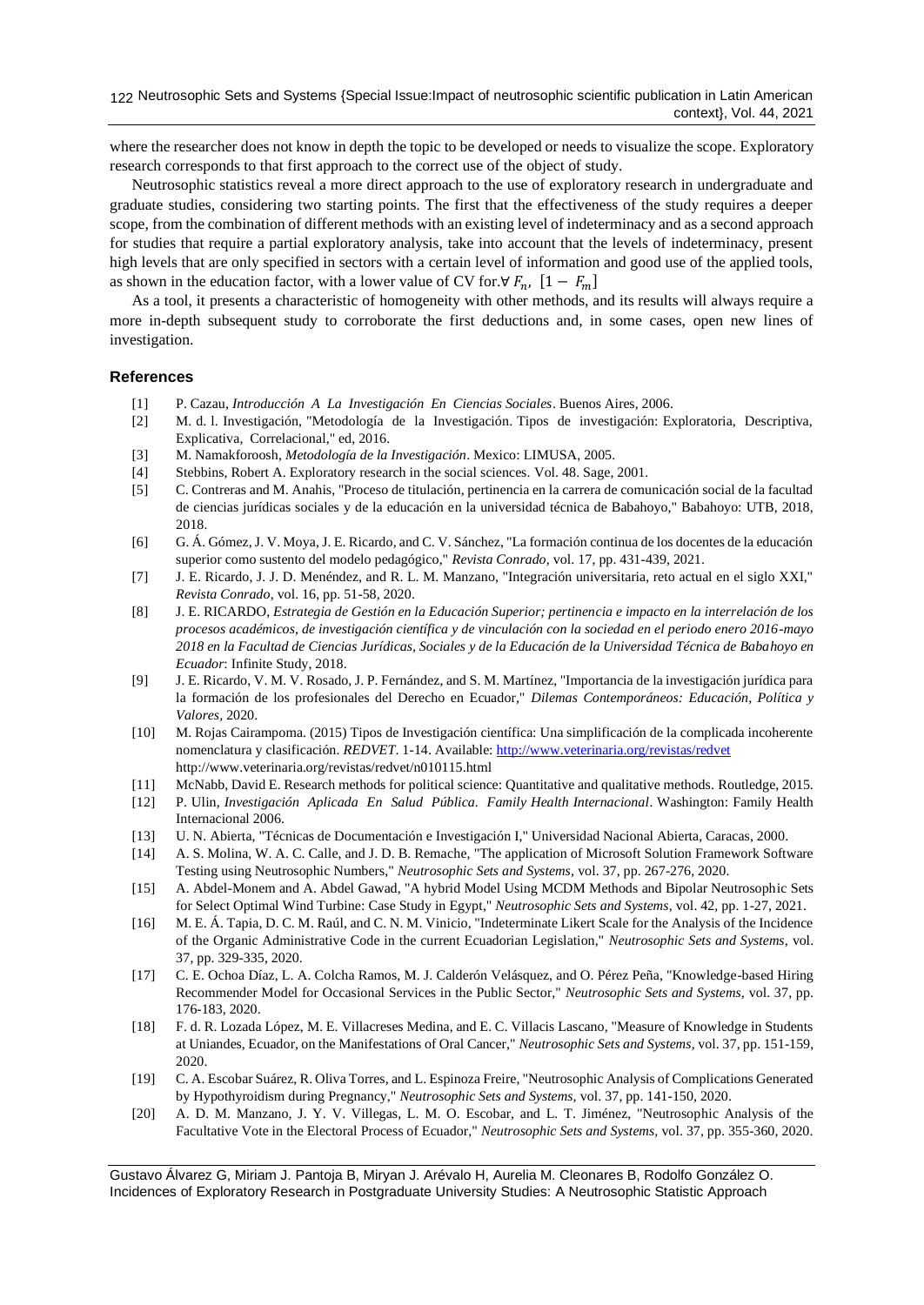Neutrosophic Sets and Systems {Special Issue:Impact of neutrosophic scientific publication in Latin American 123 context}, Vol. 44, 2021

- [21] C. C. Guillot, D. R. M. Medina, and M. A. B. Ávalos, "Neutrosophic Evaluation of Depression Severity," *Neutrosophic Sets and Systems,* vol. 37, pp. 242-249, 2020.
- [22] J. L. R. Villafuerte, L. D. T. Torres, and L. T. Jimenez, "Neutrosophic Hypothesis to validate a modification for Article 630 of the Integral Organic Criminal Code of Ecuador," *Neutrosophic Sets and Systems,* vol. 37, pp. 260- 266, 2020.
- [23] P. E. D. P. Franco, A. J. P. Palacio, and I. A. C. Piza, "Neutrosophic Hypothesis to validate a Reform Project to Article 87 of the General Organic Code of Processes of Ecuador," *Neutrosophic Sets and Systems,* vol. 37, pp. 316- 322, 2020.
- [24] N. V. Q. Arnaiz, N. G. Arias, and L. C. C. Muñoz, "Neutrosophic K-means Based Method for Handling Unlabeled Data," *Neutrosophic Sets and Systems,* vol. 37, pp. 308-315, 2020.
- [25] A. J. P. Palacios, L. B. Bustamante, V. C. Armijo, and V. S. N. Luque, "Neutrosophic multicriteria method to evaluate the com-petencies of mayoral candidates," *Revista Asociación Latinoamericana de Ciencias Neutrosóficas. ISSN 2574-1101,* vol. 11, pp. 17-24, 2020.
- [26] I. Pimienta Concepción, E. Mayorga Aldaz, L. Gabriel Flores, and E. González Caballero, "Neutrosophic Scale to Measure Psychopathic Personalities Based on Triple Refined Indeterminate Neutrosophic Sets," *Neutrosophic Sets and Systems,* vol. 37, pp. 61-70, 2020.
- [27] G. A. Gómez, J. F. G. García, S. D. Á. Gómez, and F. Smarandache, "Neutrosophic Sociogram for Group Analysis," *Neutrosophic Sets and Systems,* vol. 37, pp. 417-427, 2020.
- [28] P. A. Mena Silva, A. Romero Fernández, and L. A. Granda Macías, "Neutrosophic Statistics to Analyze Prevalence of Dental Fluorosis," *Neutrosophic Sets and Systems,* vol. 37, pp. 160-168, 2020.
- [29] P. A. M. Silva, A. R. Fernández, and L. A. G. Macías, "Neutrosophic Statistics to Analyze Prevalence of Dental Fluorosis," *Neutrosophic Sets and Systems,* vol. 37, pp. 160-168, 2020.
- [30] C. R. Martínez, G. A. Hidalgo, M. A. Matos, and F. Smarandache, "Neutrosophy for Survey Analysis in Social Sciences," *Neutrosophic Sets and Systems,* vol. 37, pp. 409-416, 2020.
- [31] D. V. G. Mayorga, E. d. P. A. Escobar, and O. F. S. Montoya, "Neutrosophy Used to Measure the Legal and Socioeconomic Effect of Debtors," *Neutrosophic Sets and Systems,* vol. 37, pp. 295-301, 2020.
- [32] J. M. Macías Bermúdez, G. K. Arreaga Farias, and L. Torres Torres, "Profiles of Human Trafficking Violence in Regions of Ecuador," *Neutrosophic Sets and Systems,* vol. 37, pp. 200-207, 2020.
- [33] L. Wong Vázquez, Cueva Moncayo, María Fernanda., and L. P. Advendaño Castro, "Risk Factors Prioritization for Chronic Obstructive Pulmonary Disease," *Neutrosophic Sets and Systems,* vol. 37, pp. 49-60, 2020.
- [34] D. Coka Flores, J. R. Cadena Morillo, C. G. Rosero Martínez, and W. Ortiz Aguilar, "Selection of Experts to Validate a Research Proposal Using a Neutrosophic Method," *Neutrosophic Sets and Systems,* vol. 37, pp. 71-80, 2020.
- [35] A. Romero Fernández, E. Labrada González, and D. Loyola Carrasco, "Study on the Level of Knowledge in Dental Medical Emergencies of Dentistry Students through Neutrosophic Values," *Neutrosophic Sets and Systems,* vol. 37, pp. 90-107, 2020.
- <span id="page-8-0"></span>[36] S. H. S. Al-Subhi, I. Pérez Pupo, R. García Vacacela, P. Y. Piñero Pérez, and M. Y. Leyva Vázquez, "A New Neutrosophic Cognitive Map with Neutrosophic Sets on Connections, Application in Project Management. ," *Neutrosophic Sets and Systems,* vol. 22. , pp. 63-75, 2018.
- <span id="page-8-1"></span>[37] M. L. Vázquez, J. Estupiñan, and F. Smarandache, "Neutrosofía en Latinoamérica, avances y perspectivas," *Revista Asociación Latinoamericana de Ciencias Neutrosóficas. ISSN 2574-1101,* vol. 14, pp. 01-08, 2020.
- <span id="page-8-2"></span>[38] F. Smarandache, *An introduction to the Neutrosophic probability applied in quantum physics*: Infinite Study, 2000.
- <span id="page-8-3"></span>[39] W. B. Vasantha, I. Kandasamy, and F. Smarandache, "Algebraic Structure of Neutrosophic Duplets in Neutrosophic Rings < Z U I>,< Q U I> and < R U I.> " *Neutrosophic Sets and Systems, ,* vol. 23, pp. 85-95, 2018.
- <span id="page-8-4"></span>[40] E. J. H. Antepara, *Competencies Interdepencies Analysis based on Neutrosophic Cognitive Mapping*: Neutrosophic Sets and Systems, 2017.
- <span id="page-8-6"></span><span id="page-8-5"></span>[41] Pérez-Teruel, Karina, and Maikel Leyva-Vázquez. "Neutrosophic Logic for Mental Model Elicitation and Analysis." Neutrosophic Sets and Systems 2, (2014)
- [42] F. Smarandache, *Neutrosophy, a new Branch of Philosophy*: Infinite Study, 2002.
- <span id="page-8-7"></span>[43] W. V. Kandasamy and F. Smarandache, "Fuzzy Neutrosophic Models for Social Scientists.," *Education Publisher Inc.,* (2013)
- <span id="page-8-8"></span>[44] F. Smarandache, "A Unifying Field in Logics: Neutrosophic Logic. Neutrosophy, Neutrosophic Set, Neutrosophic Probability: Neutrosophic Logic. Neutrosophy, Neutrosophic Set, Neutrosophic Probability: Infinite Study.," 2005.
- <span id="page-8-9"></span>[45] Á. D. Corengia and P. D. Ravela. (2016). *Un estudio exploratorio - descriptivo de las identificaciones que construyen los alumnos en los procesos de evaluación de la educación secundaria en dos instituciones educativas de la Ciudad Autónoma de Buenos Aires Investigación exploratoria descriptiva acerca del crecimiento de un grupo social que nace del individualismo: Mujeres neo-solteras de 36 a 45 años en Guayaquil*. Available: <http://hdl.handle.net/10469/8509>